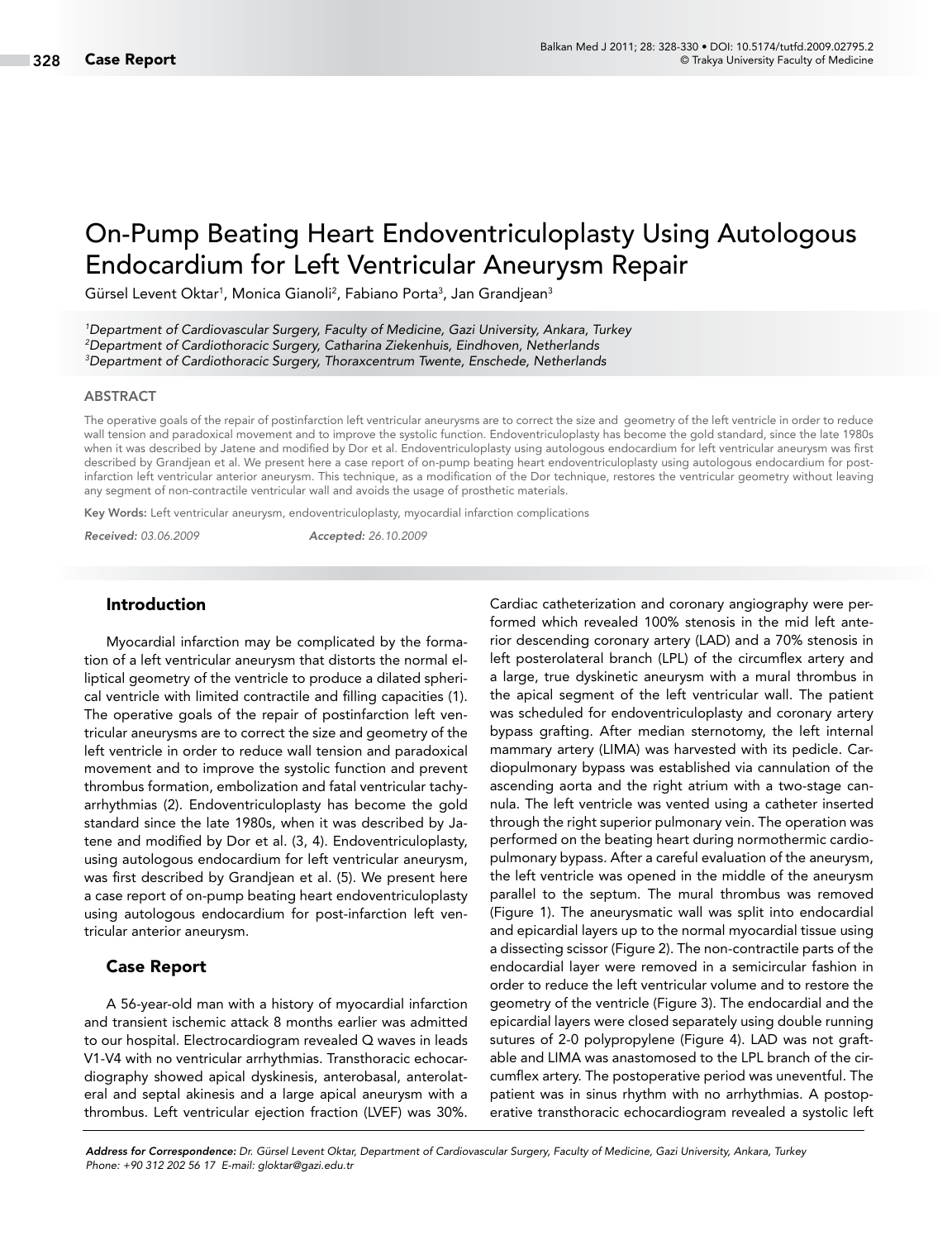

Figure 1. The aneurysmatic wall was split into endocardial and epicardial layers up to the normal myocardial tissue



Figure 2. Apical mural thrombus removed

ventricular diameter of 25 mm, a diastolic diameter of 49 mm, a systolic left ventricular volume of 54 ml, a diastolic volume of 99 ml and a LVEF of 45%. The patient was discharged from hospital 6 days after the operation without any complication and continues to do well with an improved clinical condition after 18 months of follow-up.

#### **Discussion**

Several surgical techniques were developed for the repair of left ventricular aneurysms in order to regain normal left ventricular geometry and exclude non-contractile areas of the left ventricle (1, 6). Endoventriculoplasty, described as an alternative approach to linear repair technique, has gained wide popularity and has become the treatment of choice for anterior left ventricular aneurysms. Despite the anatomical and theoretical physiological advantages of the endoventriculoplasty techniques, one problem remains unsolved: which is the most efficient technique for the correction of postinfarction LV aneurysms? (7). Di Mattia et al. have suggested that a postoperative symmetrical contraction pattern



Figure 3. The non-contractile parts of the endocardial layer were removed in a semicircular fashion



Figure 4. The endocardial and epicardial layers were closed separately using double running sutures of 2-0 polypropylene

is prognostic for a better hemodynamic trend in the long-term follow-up (8). Endoventriculoplasty using autologous endocardium, as a modification of the Dor technique, restores the ventricular geometry without leaving any segment of noncontractile ventricular wall and avoids the usage of prosthetic materials. It is very important to cut the rims of the endocardium in a semi-circular fashion in order to reconstruct the ventricular geometry. Performing this technique on the beating heart during cardiopulmonary bypass enables the surgeon to identify the conractile and non-contractile borders of the ventricular wall. Aortic insufficiency may necessitate the use of cardioplegic arrest during this part of the procedure (5).

Ventricular arrhythmia in the history of patients with left ventricular aneurysm indicates reduced long-term survival (9). Ventricular arrhythmia arises in the border zone between viable and dead myocardium. Endoventriculoplasty techniques might reduce wall tension on the septal border zone, and it is hypothesized that this might have an inherent antiarrhythmic effect (10). However, this is not supported in other clinical studies, and no experimental data exist. For patients with ventricular tachy-arrhythmias, surgical ablation combined